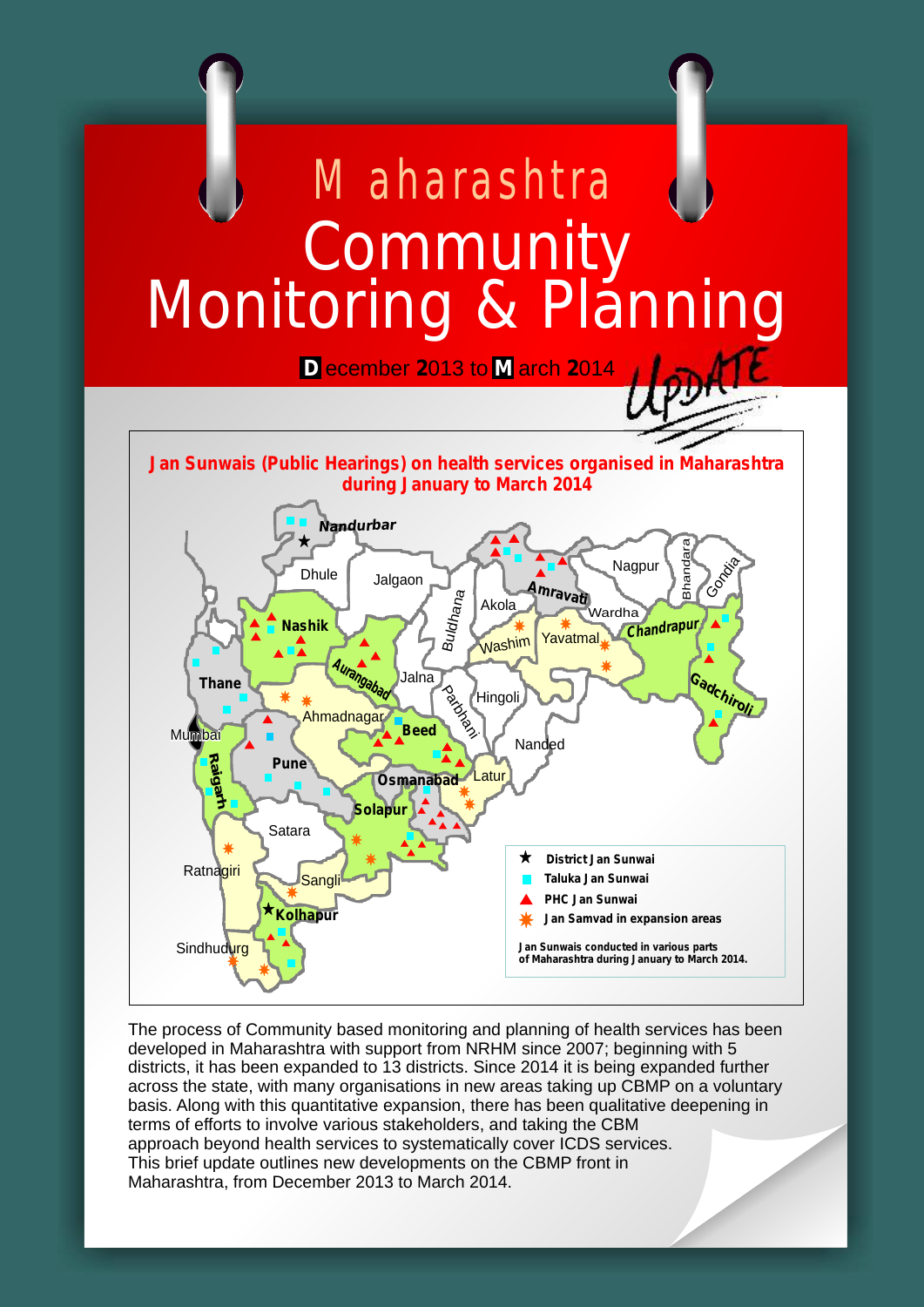#### **L** atest round of Jan Sunwais - Mass participation events for accountability

Over 80 Jan Sunwais (Public Hearings) on health services at PHC, taluka and district levels have been organized in CBMP areas since January 2014. These mass events present a strategy which enables ordinary people to demand health rights through direct accountability from those responsible for providing health services. With significant mobilization which often evokes prompt response from the officials, these mass actions are enabling local health activists to powerfully raise and ensure resolution of many issues. (see the map of Maharashtra indicating the locations where these events have been organised recently.) It is notable that these Jan sunwais have been organised despite frequent resistance from local officials. The model code of conduct related to Lok Sabha elections had come into force in early March, which was often used as an excuse by officials to avoid Jan sunwais, but activists persisted and ensured these were organised, with help of social pressure. A few examples of recent Jan Sunwais and related Community monitoring processes are briefly outlined here:

The Block Jan sunwai conducted in Bhudargarh on 29th January 2014, was attended by about 125 people, and helped to resolve a longstanding issue in the Rural Hospital (RH – equivalent to CHC). The doctors were not residing in the RH, which seriously affected the availability of services there. The issue had been discussed in the Monitoring and Planning Committee meeting, the doctor was instructed to move in, but there was no effect. The issue also came up in the District Monitoring committee, the doctor made promises, but did not abide by these. Hence finally the issue was raised in the Jan Sunwai; the people threatened the doctor that if you do not come to stay in RH premises, then we will recommend that your salary should be stopped. Finally, he agreed and has shifted residence to the RH within a week after the Jan sunwai! Another significant outcome of this Jan sunwai has been 'reclaiming' of the Pediatrician at Gargoti Rural Hospital, who was earlier not treating any patients in the public facility but was 'channelising' all of them to his private clinic. Following public protest on this during the hearing, now the pediatrician has started conducting his OPD regularly, and patients are finally receiving the free public services which are their right. Thus patients have shifted back from private to public services, associated with considerable savings to patients and strengthening of the public facility.

Linked with the Jan sunwai process in Sudhagadh block of Raigad district, the Block monitoring and planning



*Zilla Parishad members taking up issues in Jan Samvad organised by Sangram in Kolhapur district*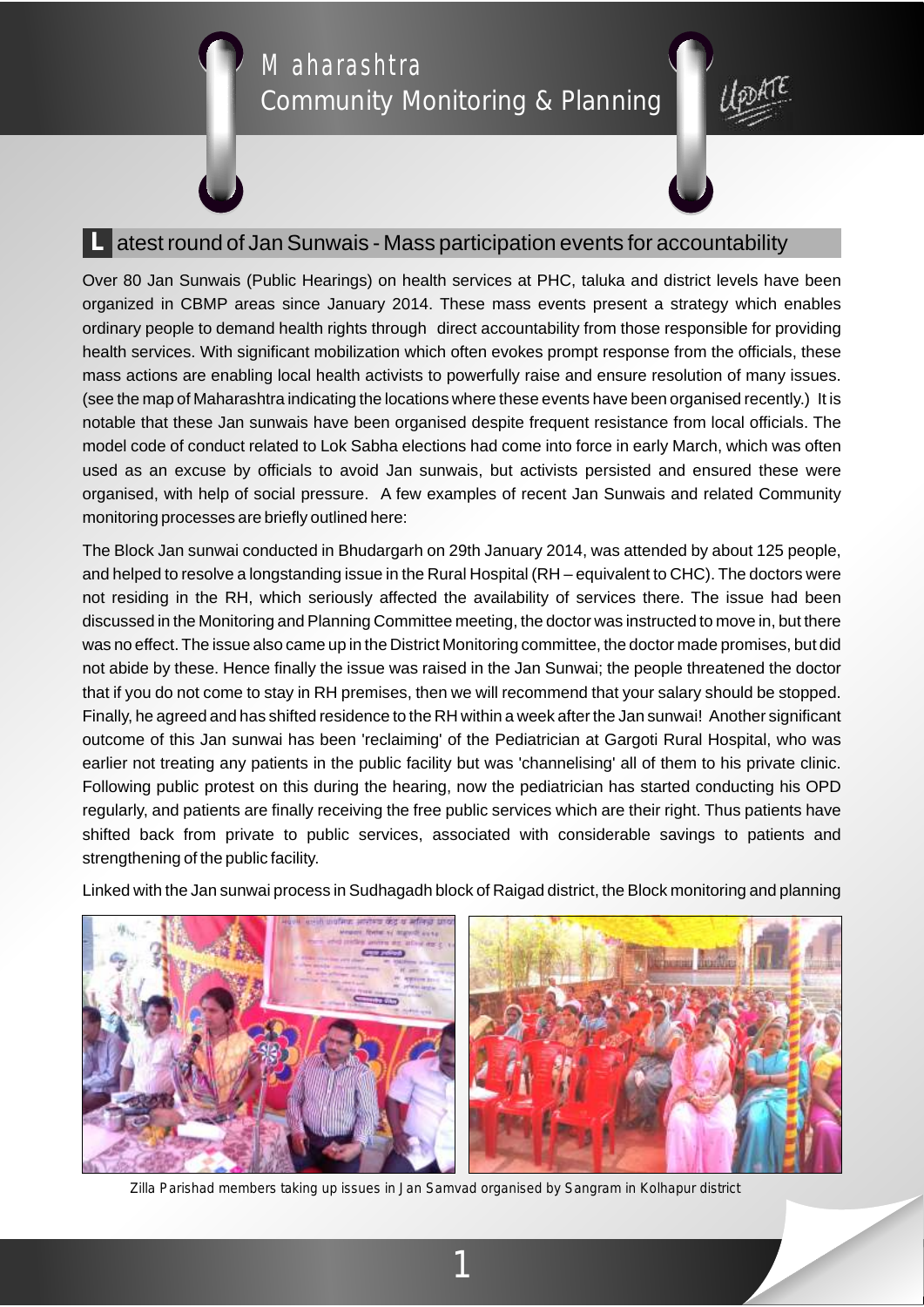

A Block level Jan sunwai was conducted on 22nd February 2014 in Armori, Gadchiroli, a new block where CBMP has been initiated recently in mid-2013. The hearing was attended by about 100 people, one of the major issues which was raised by them was of vacant posts and lack of specialist services. Given the systemic nature of this problem, an interim suggestion that came up was that the District Monitoring and Planning Committee and the District Mentoring Committee would get the posts of trainee doctors and interns who are posted at Armori increased, so as to deal with the problem of vacant posts. Further, assurance was given by the Medical Superintendent that a sonography centre would be initiated for the time being in the Sub-district hospital at Armori in April, which will operate twice a week. He also assured that the services of an eye specialist will now be given at the Sub-district hospital, and that this eye specialist will also visit the PHCs in the taluka on fixed days.

sunwais or due to persistent follow up by the CBMP activists. In several places the issues raised were resolved partially or completely, with the authorities intervening and promising action, where it was possible and within their powers. Where the resolution of the action required intervention at higher level, they explained the same, and accordingly decisions were taken on how to follow up on the matter. Dozens of such stories of change are emerging from CBMP areas, related to actions taken during Jan

### eneralising CBM through action beyond the project mode **G**

Presently about 25 CSOs and mass organisations are involved in implementing CBMP in 13 districts of the

2

state. The initiative of these CSOs in implementing CBMP effectively in these districts in an intensive project mode has been very important to demonstrate the feasibility of this process. However it has been felt that CBMP based on community accountability and participation is a core principle which needs to expand beyond these 13 districts, and needs to be expanded in a less intensive manner moving beyond the project mode, in many more areas.

The process began when SATHI and CBMP partner organisations conducted regional level



HOOME

*About 500 people mobilised for block level Jan Samvad organised by Manoday organisation, District Washim*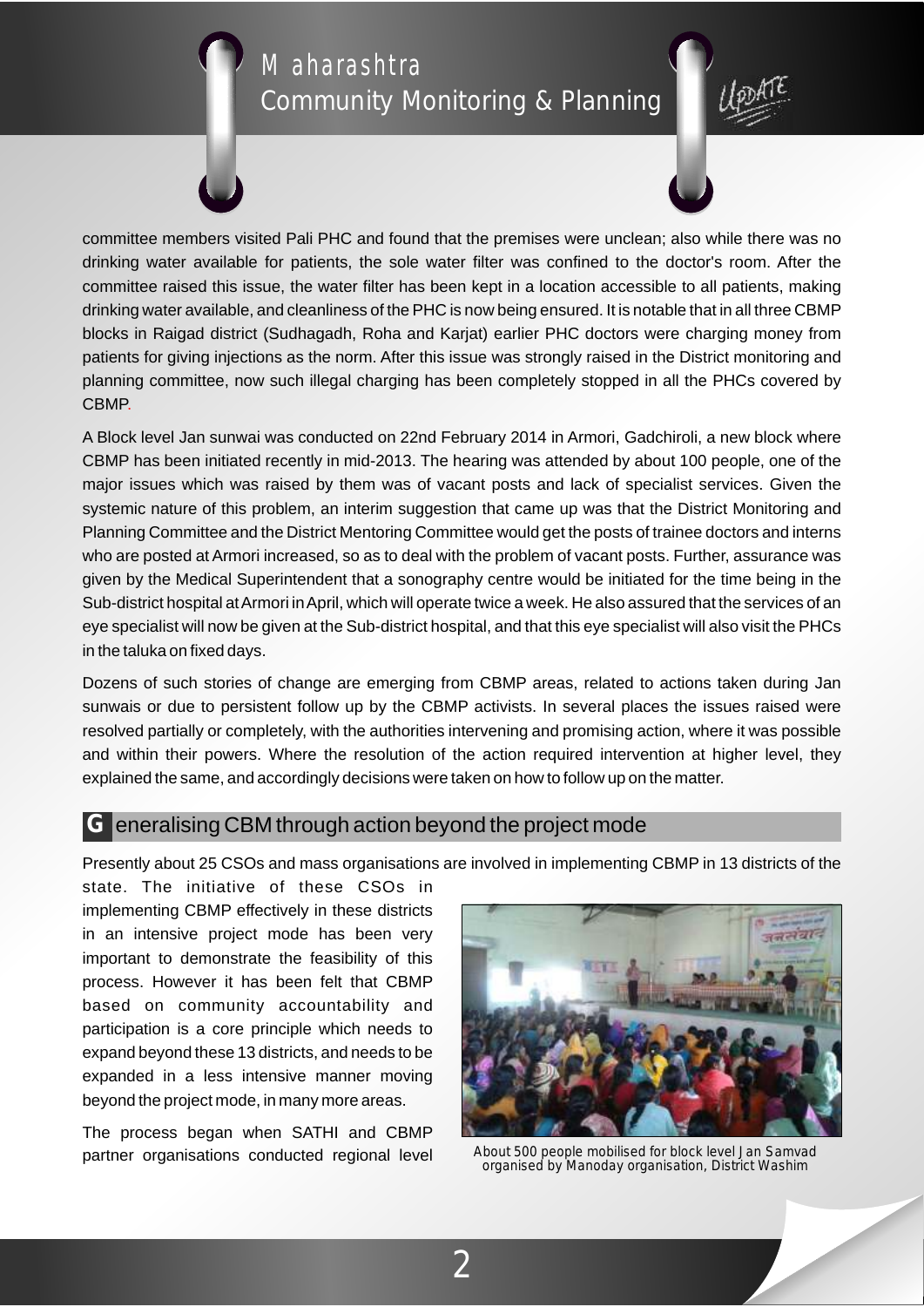workshops, where several new NGOs and mass organisations showed interest in undertaking this process on a voluntary basis in their areas. Given this demonstrated interest, it was proposed that Regional Resource Persons (RRPs) would work with new organisations to develop CBMP activities in a lower intensity mode in various new districts, and this was included in the State supplementary PIP (2013-14). After sanctioning of the supplementary PIP in September 2013, five persons with requisite field experience were selected from different geographical regions of Maharashtra, to work as RRPs. They were assigned the task of identifying rights based CSOs in their respective areas, who could take up CBMPactivities in a voluntary manner, based on technical guidance and some activity related support.

In January 2014, an advertisement was published by NRHM across Maharashtra in a leading state level newspaper, inviting interested organisations to express interest regarding taking up CBMPin their areas on a voluntary basis. Despite a relatively short deadline, 121 applications were received from across the state. SATHI as the State nodal NGO set up a scrutiny committee to screen these based on certain defined criteria, especially experience of community health work, and conducting mass programmes or rights based and accountability oriented activities on any social issue. Based on these criteria, 34 new organisations were short-listed and four regional workshops were conducted to orient these organisations as follows:-

| <b>Region</b>               | <b>Dates</b>       | <b>Venue</b> | <b>Number of participant</b><br>organisations |
|-----------------------------|--------------------|--------------|-----------------------------------------------|
| Konkan and West Maharashtra | 30-31 January 2014 | Sangli       | 9                                             |
| North Maharashtra           | 30-31 January 2014 | Nashik       |                                               |
| Marathwada                  | 4-5 February 2014  | Latur        |                                               |
| Vidharbha                   | 4-5 February 2014  | Nagpur       | 14                                            |

The Regional resource persons have co-ordinated with these newly involved organisations and have provided guidance to enable them to conduct health rights awareness activities, community based data collection, documentation of cases of denial of health care and preparation for Jan samwads. These organisations are drawn from 8 new districts (where CBMP has not yet been implemented), covering 16



*Putting up a report card in village 'Rikamwadi'*

talukas. In each taluka, these organisations have facilitated collection of data from at least 3 PHCs and 15 villages. Since the regular CBMP tool for data collection was quite detailed, it was made concise for this exercise, so that it covered basic services in the PHC. For example on medicine availability, only the stock of 11 essential medicines was examined. With appropriate training and guidance from SATHI, these organisations have carried out brief data analysis, and have prepared report cards which are displayed on large flex posters during the Jan samvads. 14 such Jan samvads in new areas have been organised so far, a couple of Jan samvads in such

Upotre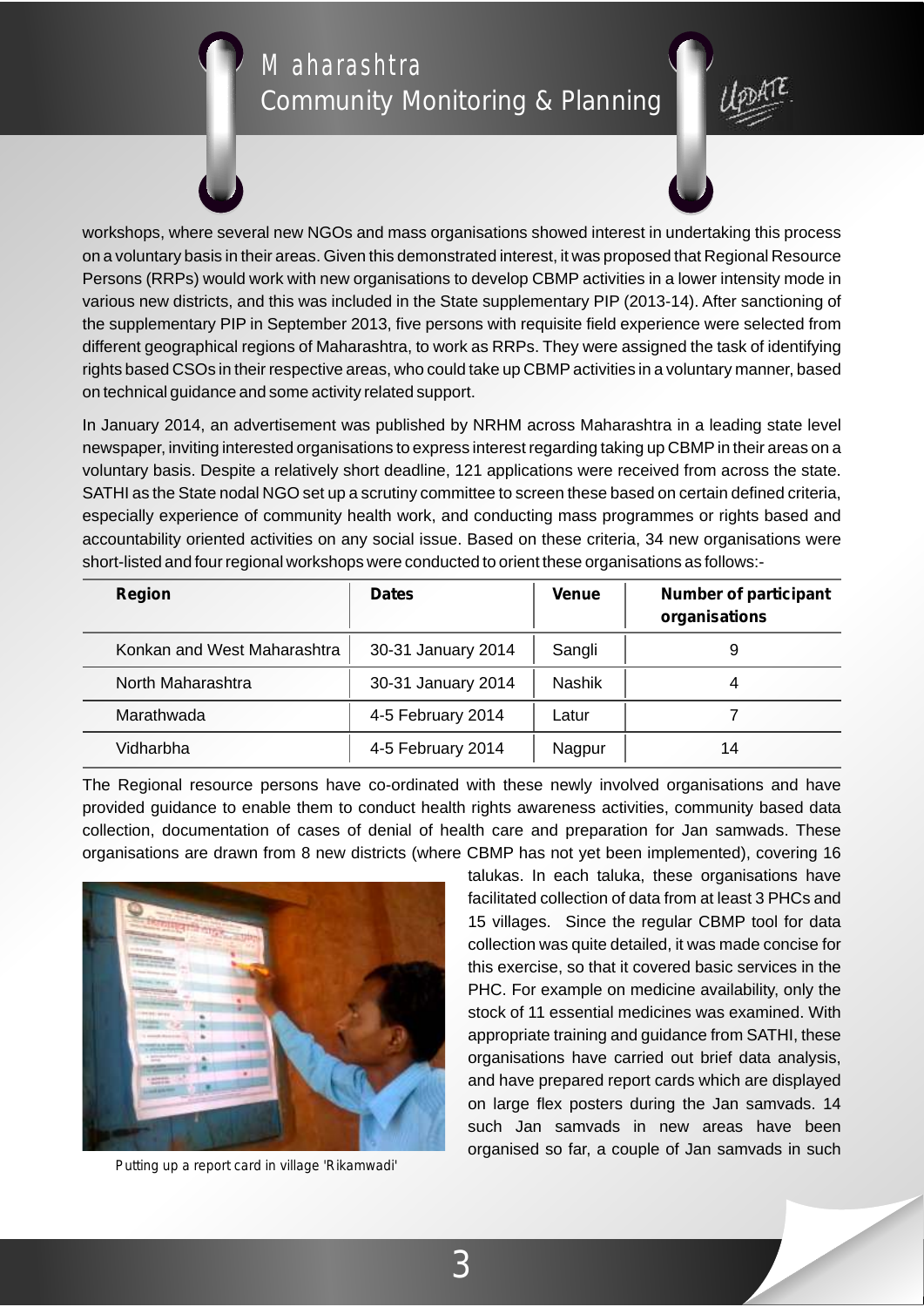



new areas are described as a sample here.

**Jan Samwad at Sangamner, District Ahmadnagar:** Lok Panchayat, a local NGO which has been working on watershed development and organises self help groups, took up the responsibility of collecting data related to functioning of three PHCs in Sangamner block in District Ahmadnagar, Maharashtra. The NGO organised a Jan Samwad (Public Dialogue) at Sangamner on 25th Feb 2014 where more than 250 villagers participated along with the Taluka Health Officer (THO). Many issues of concern were raised by villagers like, ANM and MPW not visiting villages regularly, ASHAs not getting trained as expected, and denial of transport facility under JSSK to reach Health centres for delivery. But the most forcefully raised issue was the filthy nature of two PHCs, to the extent that no one visits them for treatment due to the unclean labour rooms and OPDs. Villagers came with the photographs of those PHCs. The THO assured the people that action would be taken within a week. One of the panelists was a local newspaper reporter, who published a news item the next day with the heading - "The PHCs are dirty, and the cleaning staff does not heed orders by officials.'"

The medical officer shared the published news with the staff responsible, which initiated change. There and then, the responsibilities were distributed and within three days both PHCs were thoroughly cleaned up. The NGO's volunteers from self help groups ascertained the fact and reported back to the DHO who visited the PHCs and some villages around, had discussions with ASHAs and villagers to gauge the deficiencies, and ensured full rectification within a few days. The most significant aspect of this episode was a local organisation which was completely new to CBMP, having worked voluntarily with rights based initiative and receiving ample support from the community followed by prompt response from public health staff. This is one more example of what community based monitoring of health services can achieve, and what it means when we say, 'people should reclaim public services'.

Another Jan sunwai was conducted in Karanja taluka of Washim district on 25 February 2014. The CSO

 $\varDelta$ 



*officer in Jansunwai.* 

involved was 'Manoday' which has a large network of self-help groups, resulting in a large mobilization of women; this was one of the best attended Jan sunwais with about 500 women and around 100 men. The organization was not sure that women would speak up at the Jan sunwai and express their problems, as they had earlier shown hesitation in publicly speaking about the doctors. However, women decided to vocally share their grievances, and finally so many of them wanted to speak that they had to be stopped due to time constraints.

The Taluka Health officer was present for the Jan sunwai. One specific case of denial was shared, where a small boy was referred to Amaravati but the vehicle was not provided by the PHC, hence they had to take a private vehicle and spent Rs. 800. It was decided that the expense should be reimbursed and the THO promised the funds from the RKS.

*Women question the medical* Another grievance shared was about a PHC doctor conducting his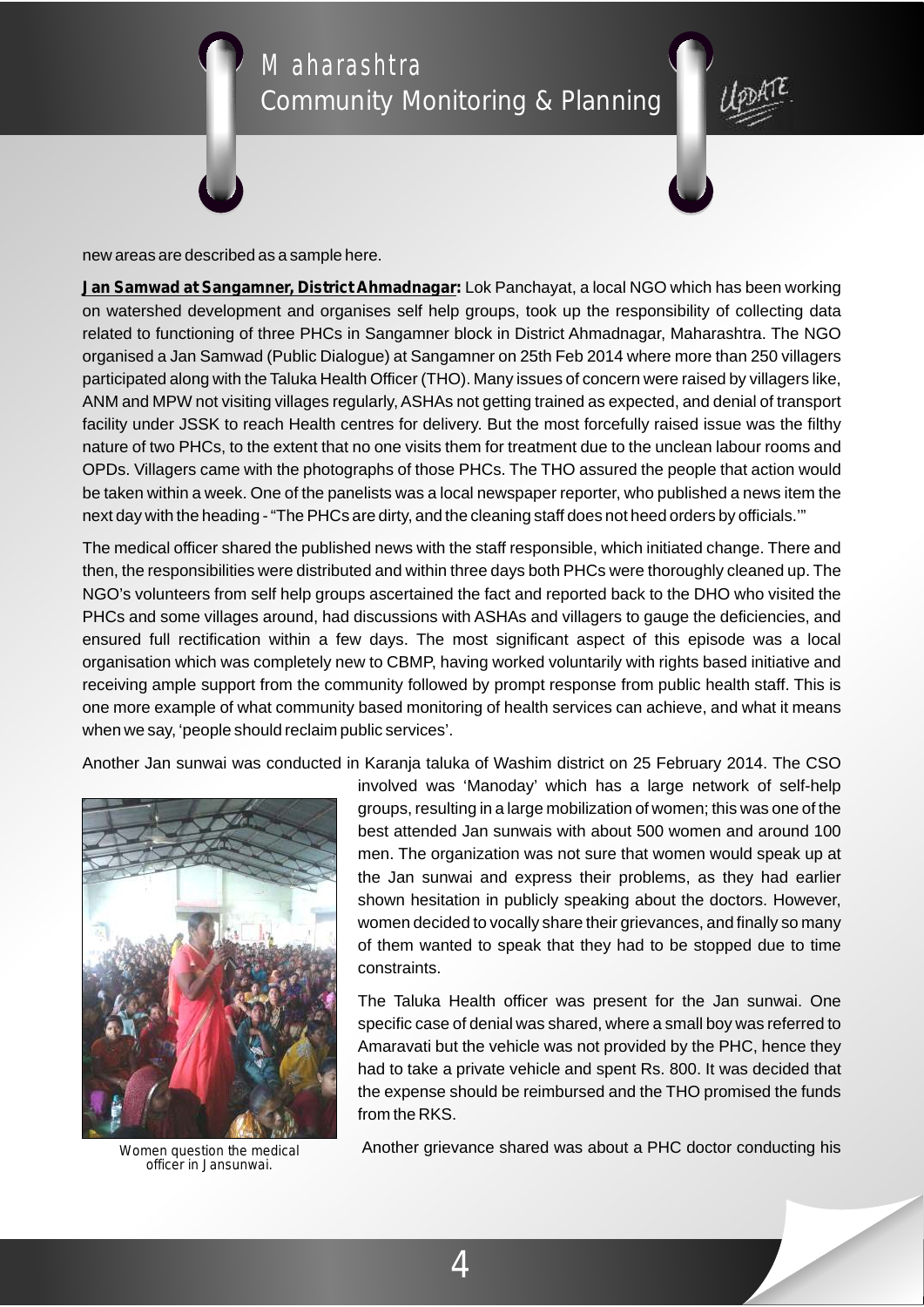private practice, the THO said that a letter to this effect would be sent to the DHO. Most other complaints were about the MPW and ANMs not visiting the villages, and the THO promised that disciplinary action would be taken against them. It was also decided that the Advance Tour Programme of the ANMs would be displayed outside the anganwadi so villagers were aware about these. The contact numbers of the THO would also be displayed so the villagers could contact them if required. The ASHAs had complaints that their medicine kits were not being refilled. It was assured that within the next 8 days they would get the kits. It was also decided that the THO would attend the next meeting between the PHC MO and the ASHAs so that he could solve their grievances there.

One of the highlights of this expansion of CBMP in new districts in voluntary mode is that organisations with very diverse profiles have joined in the process, and are raising issues forcefully even in new areas with not much background of such accountability activities.

#### onventions with Panchayat members to strengthen the CBMPprocess **C**

Local elected representatives - PRI members are important stakeholders in the community based monitoring process, and have been instrumental in resolving many local level issues. To increase and sustain their involvement, district level conventions with Panchayat members were conducted in Beed (11 January 2014), Amaravati (31 January 2014), Pune (17 February 2014), and Aurangabad (22 February 2014). These 'melavas' were attended by Zilla Parishad members, Panchayat samiti members, Sarpanches and Gram panchayat members from across the villages in the districts – each convention had about 60 to 100 representatives.

The Pune convention, held on 17 February 2014, was attended by members of the Zilla Parishad (from various political parties), the DHO and a leading activist of the Aam Aadmi Party, along with the Sarpanches of villages, Gram Panchayat members and members of various committees involved in CBMP. The DHO spoke about the many problems which they had managed to solve with help of CBMP, and also asked that any remaining obstacles should be reported to him and other concerned officials.

In the Aurangabad convention, held on 22 February 2014, the Sarpanch of Nagmathane spoke about the changes that had taken in the village health services due to CBMP. He also reiterated that the best way to



*PRI Members active participation in PRI Convertion - Beed* 

keep a check on the health services, is for us to monitor them ourselves. A Sarpanch of from Paithan taluka (currently not covered by CBMP) lamented about the poor condition of health services in their area and expressed the desire to start CBMP in their block.

In all the conventions, the people's representatives expressed that they find the process of CBMP useful for monitoring of health services at the local level. Especially when they face some technical problems, they find the involvement of NGOs useful. They also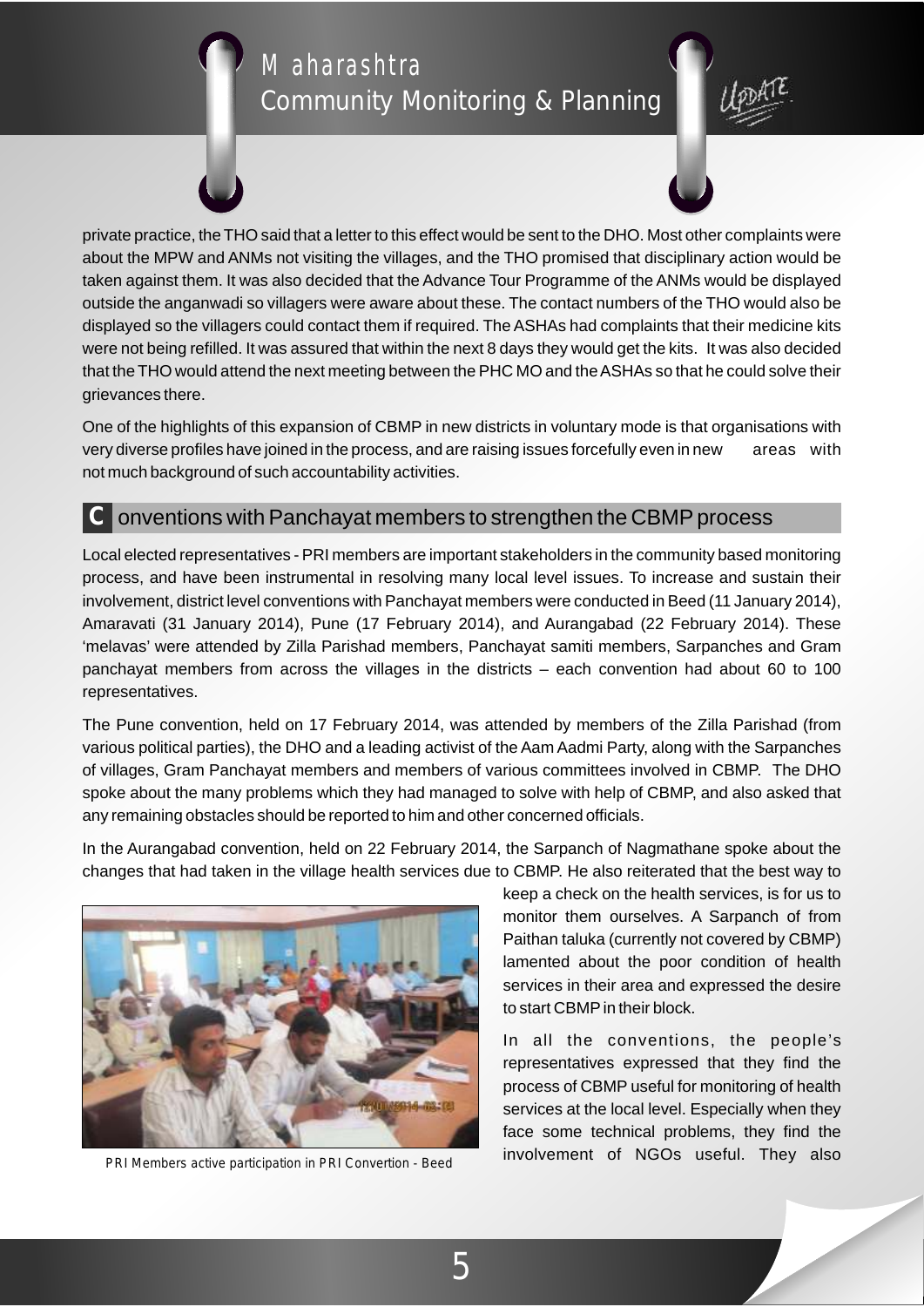



appreciated the fact that due to the CBMP process, people are now becoming aware about health care as their right.

Some of the demands that have emerged from the conventions, are that CBMP should be expanded to other blocks, and that the state administration should assist in resolving the structural and policy issues such as inadequate staff and supply of medicines, that have repeatedly come up during the process. Another concrete demand has been that members of the district monitoring committees should be included in the State monitoring and planning committee.

Aletter has been drafted on behalf of the PRIs in each district, stating that they would like expansion of CBMP in their respective areas, and demanding support for the same from the state machinery. As part of the conventions, the PRIs members have been signing such letters, which are being sent to the Health Minister and the Chief Minister.

Another decision taken in the recent State Monitoring and Planning Committee relates to organising annual special 'Gram Sabhas' to discuss health issues. To ensure participatory inputs for planning related to the Village untied funds, and to enable people to discuss and monitor delivery of health services in their area it has been decided that annual 'Arogya Gram Sabhas' would be organised in all villages of the state, to enable people to discuss and decide on health issues.

### **E** xpanding CBM beyond health services - Community based monitoring & action for ICDS

Given the positive experiences of CBMP of Health services in Maharashtra, in mid-2013 it was proposed to the State WCD department that applying the principle of community monitoring to ICDS services might help make implementation of the scheme more responsive to community needs and more effective. 'Community Based Monitoring and Action' (CBMA) related to ICDS has been initiated on a pilot basis since mid 2013, in 5 rural blocks and 2 urban areas, which includes selected rural areas in Amaravati (2 blocks), Nandurbar, Gadchiroli, and Pune (one block each) and selected urban areas of Nagpur and Mumbai. 15 villages from each block in rural areas i.e. total 75 villages from 5 blocks, and 39 urban clusters from Nagpur and Mumbai cities have been involved.

#### **Following are some of the activities that have been carried out as part of this initiative :**

- The existing Village Health Sanitation and Nutrition Committees were linked to the Mother's committees, and these were activated and oriented for community action to improve the Anganwadi.
- Based on experiences of monitoring Anganwadis in brief manner as part of CBMP of health services, a detailed Anganwadi monitoring tool has been prepared covering infrastructure, quality of food, difficulties faced by the AWW etc. Two rounds of data collection have been completed with this tool.
- Adetailed survey of utilisation and community experiences regarding Take home ration (THR) for under-3 children was conducted, critical results highlighting the serious problems with packaged THR have been published in the form of a policy brief which has been widely covered by the State level media.
- Community level meetings were conducted and community awareness on nutrition issues was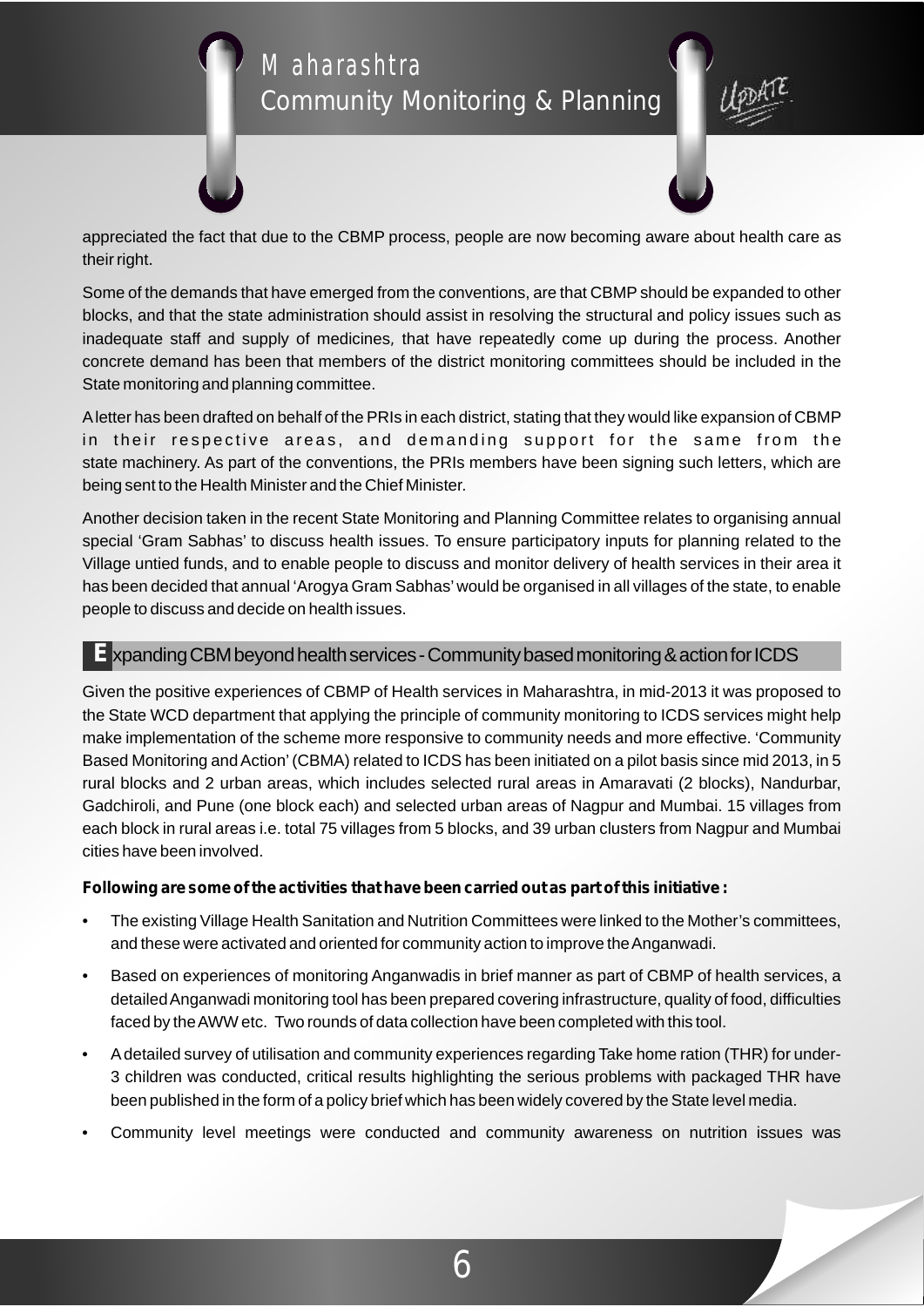

undertaken through innovative processes like Kala Jatha, demonstration of pictorial stories etc. There was also a focus on identifying forms of community and household action, which could help to improve nutrition.

#### **Certain innovative initiatives have emerged in the process so far :**

- 'Bal Hakk Gat'(Child rights groups) have been formed in Kurkheda block in Gadchiroli and Velhe block in Pune, where local high school children are actively involved in Anganwadi monitoring.
- In Gadchiroli district, a local ritual called 'Chatavani' was used for creating awareness



*Jansamvad on ICDS Services, at Panshet Pune, Rachana* 

programme in the community, where a nutritionist was invited for providing information related to how to prepare nutritious food items with the help of available local food items.

• In Velhe block, on the occasion of Raksha-bandhan, members of the Bal Hakka gat tied threads on the wrists of the government officials working in ICDS. This was their unique way of appealing to these authorities to protect children of the village from malnourishment. On 15th August the children tied the threads to other political leaders and PRI members who visited the villages. From the donation collected from politicians; children bought some quality food items for the malnourished/ low weight children.

#### **Some of the positive impacts of the CBMAprocess so far include :**

- Significantly improved awareness among community members and VHSNC members about the entitlements under ICDS. For example, in Gadchiroli district, following initiation of CBMA, the VHNSC members approached the District collector with the demand of replacement of bad quality rice grains supplied to AWs in Kurkheda Block. This has led to replacement of bad quality rice with good quality rice grains.
- In Dhadgaon block of Nandurbar district, a detailed meeting with Ration shop owner has led to ensuring regular and good quality food grains to all the Anganwadis.
- In Velhe block of Pune district, due to CBMA, now regular practical demonstrations are being organised by the Anganwadi worker, to educate mothers about methods for preparing nutritious foods for children. Minor repairs of several Anganwadis which were pending have now been carried out due to community intervention.
- In Mumbai city, the community of Bainganwadi, Govandi area; was not even aware of the scheduled timings for opening and closing of any Anganwadi. With awareness drive linked with the CBMA process, the community got to know about the scheduled timings. When the community observed that the timings were not being observed by the AWW, it kept a close vigilance proactively and noted timings of actual opening and closing for a particular anganwadi. This pressure worked and now all anganwadis are run punctually.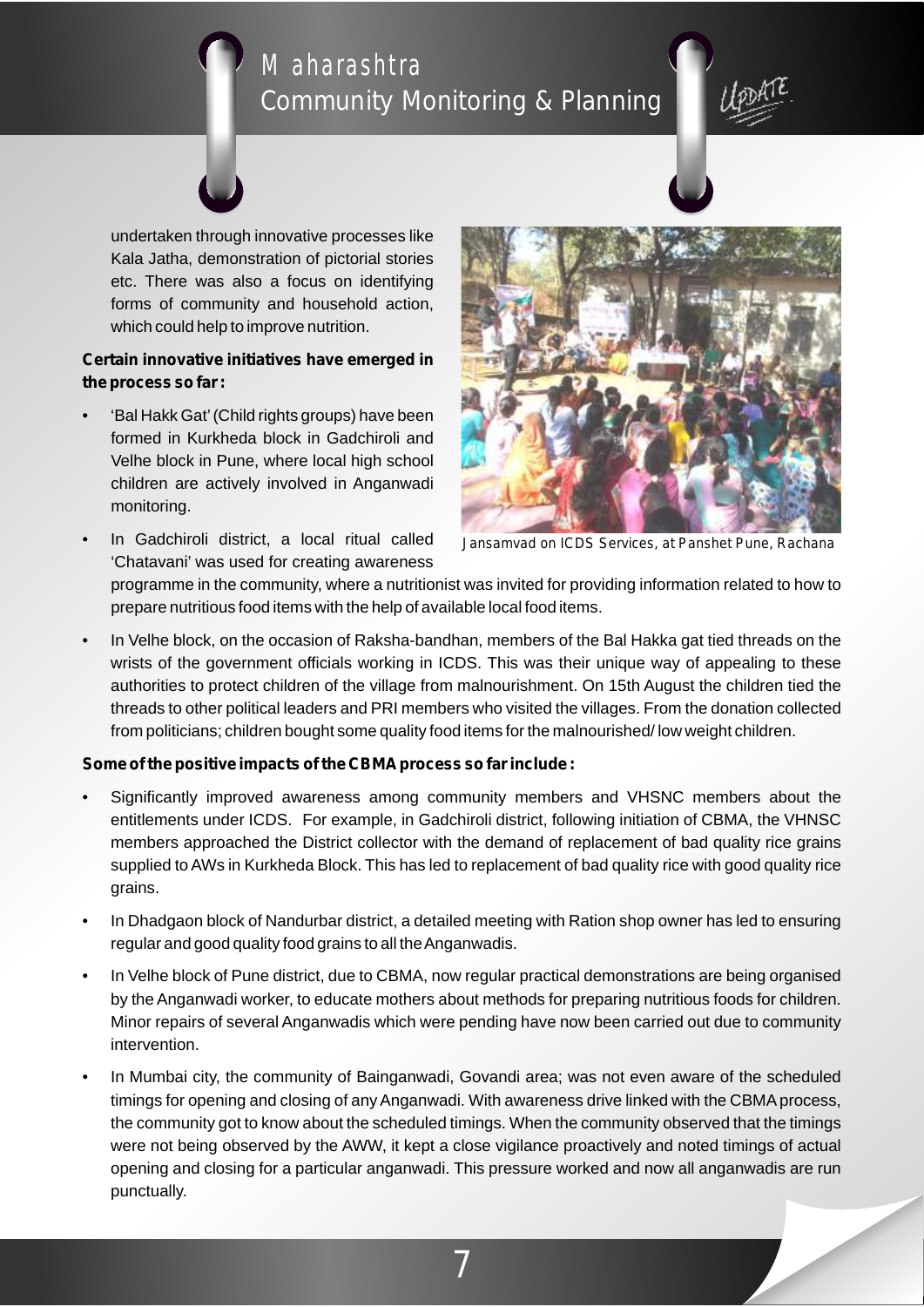

*Village meeting regarding Anganwadi Services - Pune* 

• In all CBMA areas, mothers groups have been properly formed, these groups have become well oriented and are quite active in engaging with the Anganwadis. As a result, in many places quality and regularity of supplementary food in Anganwadis has improved.

Now a series of block level 'Jan samvads' (Public Dialogues) to improve Anganwadis in all these areas has been initiated.

The first Jan samvad on nutrition rights was conducted at Panshet in Velhe block, Pune district on 19 December 2013. From all fifteen villages around 60 to 70 people participated in this Jan

Samwad. Several issues were raised- inadequate space for AW, lack of acceptability of THR received at AW, unavailability of drinking water. People disclosed that they take the THR packets just to please AWW, but because it is found inedible they feed this to their cattle. The demand for supplying appropriate locally cooked food for under-3 children instead of commercial THR packets has been raised in this context. The panellists also explained that malnutrition was not merely for the anganwadis to resolve, it was the responsibility of the entire village. A resolution was passed that each and every village would contribute 10% of the village level tax collected to improve the AW.

Similar Jan sunwais were also conducted in Mumbai on the 1st March and Nagpur on 5th March 2014. One of the issues which was raised in the urban areas was that ICDS gives an allowance of only Rs. 750 for rent of space for anganwadi, which is quite insufficient, since only very small premises are available in this amount. Besides this, spaces available are sometimes not equipped with electricity, fans etc. and in some places the owners of the premises did not permit putting up charts, boards etc.

In Shivajinagar area of Chembur block of Mumbai, there was a problem of non availability of drinking water in Anganwadis. The community discussed the issue in their meeting and appealed to the community members living next to each anganwadi to help. Now community members have agreed to provide drinking water to all the children in several anganwadis in the area, thus solving this problem.

*Overall, community based monitoring and planning is gradually becoming accepted in Maharashtra as a powerful approach for improving public health and nutrition related services, leading to steps towards generalisation as well as deepening of the process. Now there is need to address the systemic and structural*  is effective resolution of state level policy issues, more effective response from officials at various levels, and *institutionalised medium to long term support for this process from public systems, CBMP would be able to achieve its full potential to establish people's health rights, and to make health and other social services accountable and responsive to people, who would be able to reclaim these through organised community action. issues identified through community monitoring, for which parallel efforts are being initiated. Provided there*